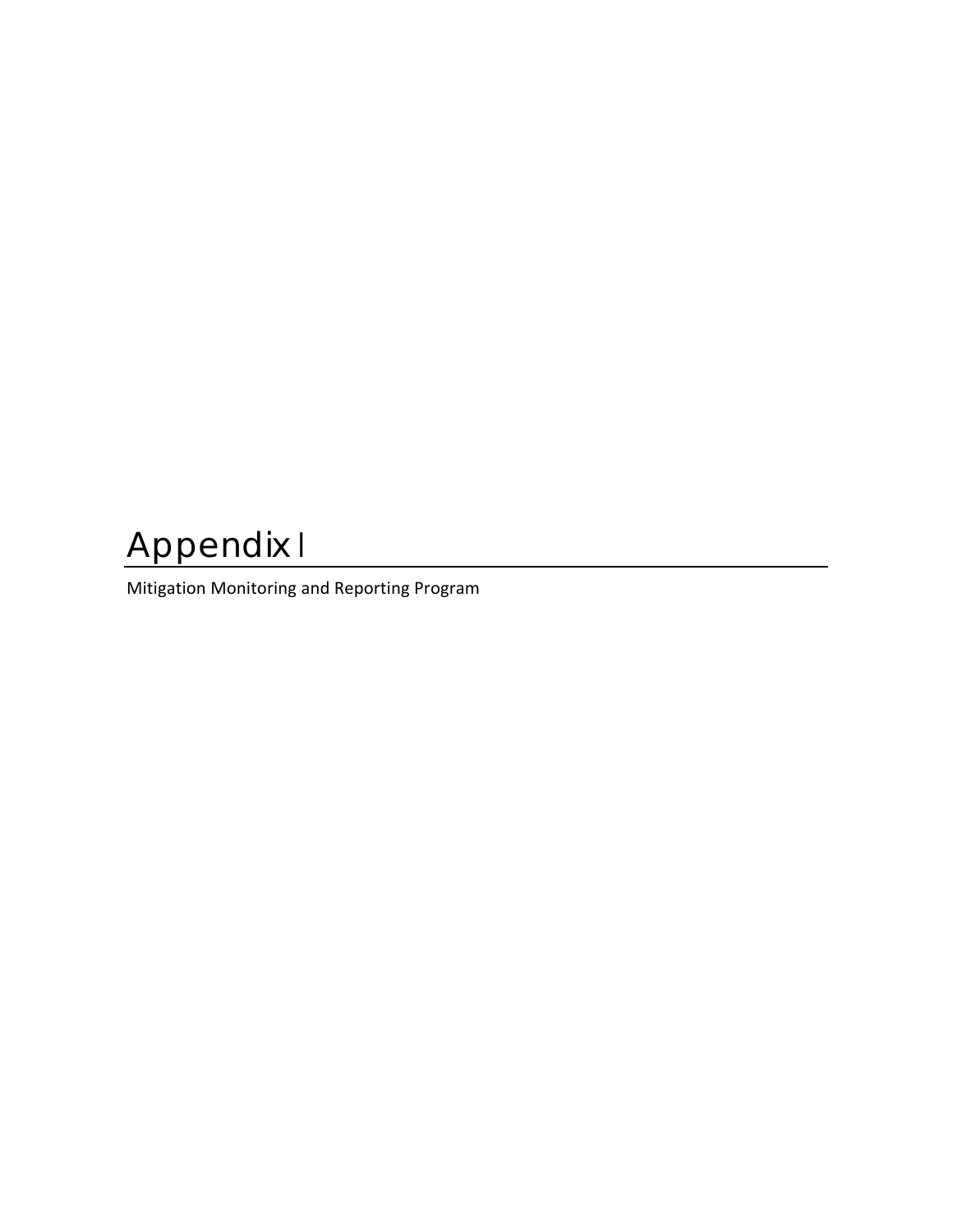## **Mitigation Monitoring and Reporting Program**

CEQA requires that a reporting or monitoring program be adopted for the conditions of project approval that are necessary to mitigate or avoid significant effects on the environment (Public Resources Code 21081.6). This document is the Mitigation Monitoring and Reporting Program (MMRP) for the 2017/18 Non‐Potable Water Connections Project, located in the unincorporated community of Bermuda Dunes and the City of Palm Desert, in Riverside County, California. This mitigation monitoring and reporting program is designed to ensure compliance with adopted mitigation measures during project implementation. For each mitigation measure identified in the Final Initial Study‐Mitigated Negative Declaration (Final IS‐MND), specifications are made herein that identify the action required and the monitoring that must occur. The Coachella Valley Water District (CVWD) is identified as the responsible agency for verifying compliance with individual conditions of approval contained in this Mitigation Monitoring and Reporting Program. The following table includes columns for recording compliance with this MMRP.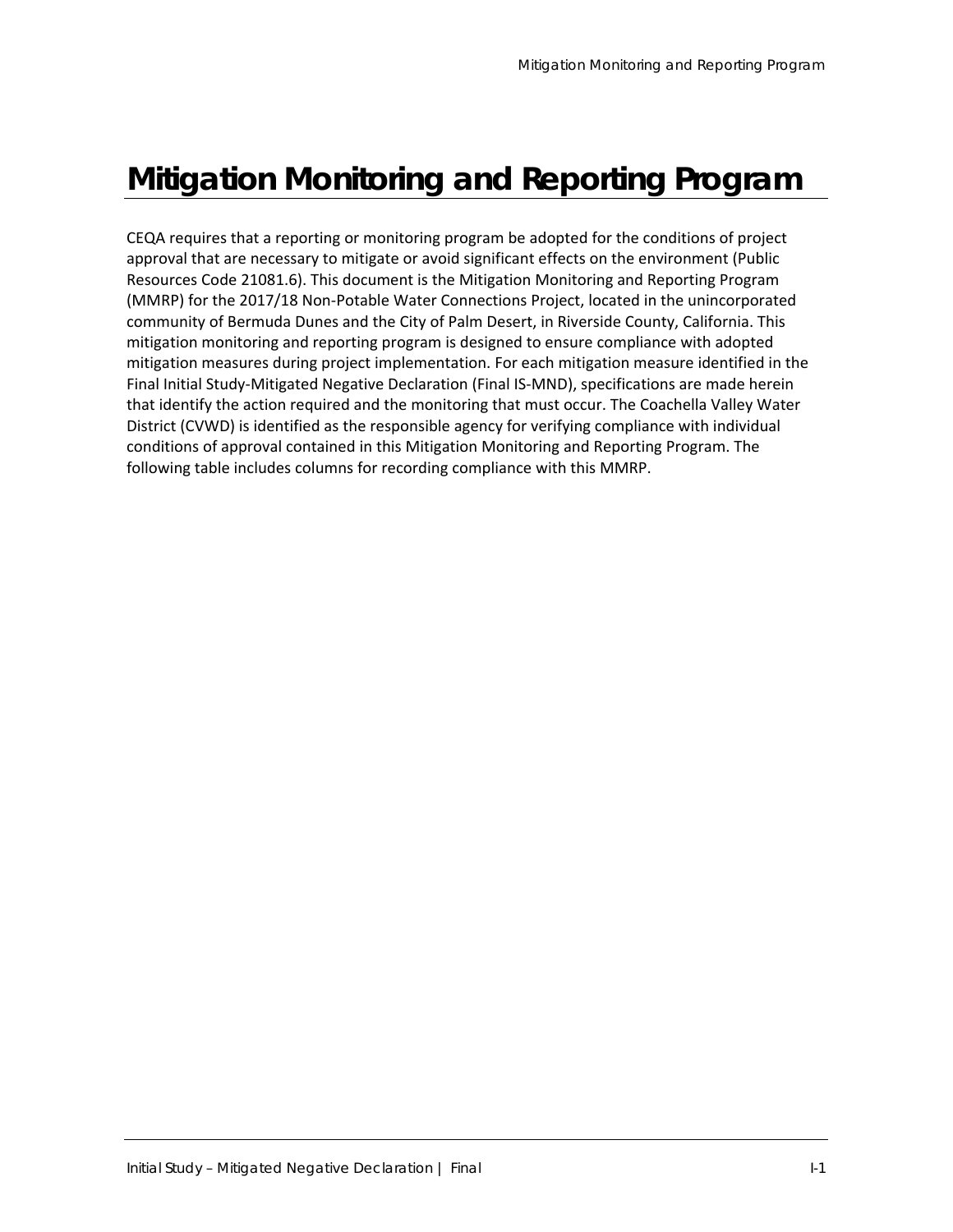## Coachella Valley Water District **2017/18 Non-Potable Water Connections Project**

|                             |                                                                                                                                                                                                                                                                                                                                                                                                                                                                                                                                                                                                                                                                                                                                                        |                                                                                                                                                                                                                                                                                                                                                  | When                                                                                                             |                                                                                                   |                                    | <b>Compliance Verification</b> |      |                 |  |  |  |  |  |  |
|-----------------------------|--------------------------------------------------------------------------------------------------------------------------------------------------------------------------------------------------------------------------------------------------------------------------------------------------------------------------------------------------------------------------------------------------------------------------------------------------------------------------------------------------------------------------------------------------------------------------------------------------------------------------------------------------------------------------------------------------------------------------------------------------------|--------------------------------------------------------------------------------------------------------------------------------------------------------------------------------------------------------------------------------------------------------------------------------------------------------------------------------------------------|------------------------------------------------------------------------------------------------------------------|---------------------------------------------------------------------------------------------------|------------------------------------|--------------------------------|------|-----------------|--|--|--|--|--|--|
|                             | <b>Mitigation Measure/Condition of Approval</b>                                                                                                                                                                                                                                                                                                                                                                                                                                                                                                                                                                                                                                                                                                        | <b>Action Required</b>                                                                                                                                                                                                                                                                                                                           | <b>Monitoring to</b><br>Occur                                                                                    | <b>Monitoring</b><br>Frequency                                                                    | Responsible<br><b>Agency/Party</b> | <b>Initial</b>                 | Date | <b>Comments</b> |  |  |  |  |  |  |
| <b>Biological Resources</b> |                                                                                                                                                                                                                                                                                                                                                                                                                                                                                                                                                                                                                                                                                                                                                        |                                                                                                                                                                                                                                                                                                                                                  |                                                                                                                  |                                                                                                   |                                    |                                |      |                 |  |  |  |  |  |  |
| <b>BIO-1</b>                | Nesting Birds. Project-related activities should<br>occur outside of the bird breeding season<br>(typically February 1 to August 31) to the extent<br>practicable. If construction occurs within the<br>bird breeding season (January 1 through<br>September 15), then no more than three days<br>prior to initiation of ground disturbance and/or<br>vegetation removal, a nesting bird and raptor<br>pre-construction survey shall be conducted by a<br>qualified biologist within the disturbance<br>footprint plus a 300-foot buffer (500-foot for<br>raptors), where practicable. If the proposed<br>project is phased, a subsequent pre-<br>construction nesting bird and raptor survey may<br>be required prior to each phase of construction   | Although the nesting<br>season typically occurs<br>between February 1<br>and August 31, nesting<br>has been detected as<br>early as January 1 and<br>as late as September<br>15. If project<br>construction<br>commences between<br>January 1 and<br>September 15, verify<br>that a nesting bird and<br>raptor survey has been<br>performed by a | Prior to start<br>of<br>construction<br>Prior to start<br>of each new<br>construction<br>phase, if<br>applicable | Once<br>Periodically,<br>prior to start of<br>each new<br>construction<br>phase, if<br>applicable | <b>CVWD</b>                        |                                |      |                 |  |  |  |  |  |  |
|                             | within the project site.<br>Pre-construction nesting bird and raptor surveys<br>shall be conducted during the time of day when<br>birds are active and should be of sufficient<br>duration to reliably conclude presence/absence<br>of nesting birds and raptors onsite and within<br>the designated vicinity.                                                                                                                                                                                                                                                                                                                                                                                                                                         | qualified biologist no<br>more than three days<br>prior to initiation of<br>ground disturbance<br>and/or vegetation<br>removal. If an active<br>nest is encountered,<br>confirm that the<br>proper setbacks and<br>buffers are established<br>and maintained.                                                                                    |                                                                                                                  |                                                                                                   |                                    |                                |      |                 |  |  |  |  |  |  |
|                             | If nests are found, their locations shall be<br>flagged. An appropriate avoidance buffer<br>ranging in size from 25 to 50 feet for song birds,<br>and up to 500 feet for raptors depending upon<br>the species and the proposed work activity, shall<br>be determined by a qualified biologist in<br>consultation with CDFW, and demarcated with<br>bright orange construction fencing or other<br>suitable flagging. Active nests shall be<br>monitored at a minimum of once per week until<br>it has been determined that the nest is no<br>longer being used by either the young or adults.<br>No ground disturbance shall occur within this<br>buffer until the qualified biologist confirms that<br>the breeding/nesting is completed and all the |                                                                                                                                                                                                                                                                                                                                                  |                                                                                                                  |                                                                                                   |                                    |                                |      |                 |  |  |  |  |  |  |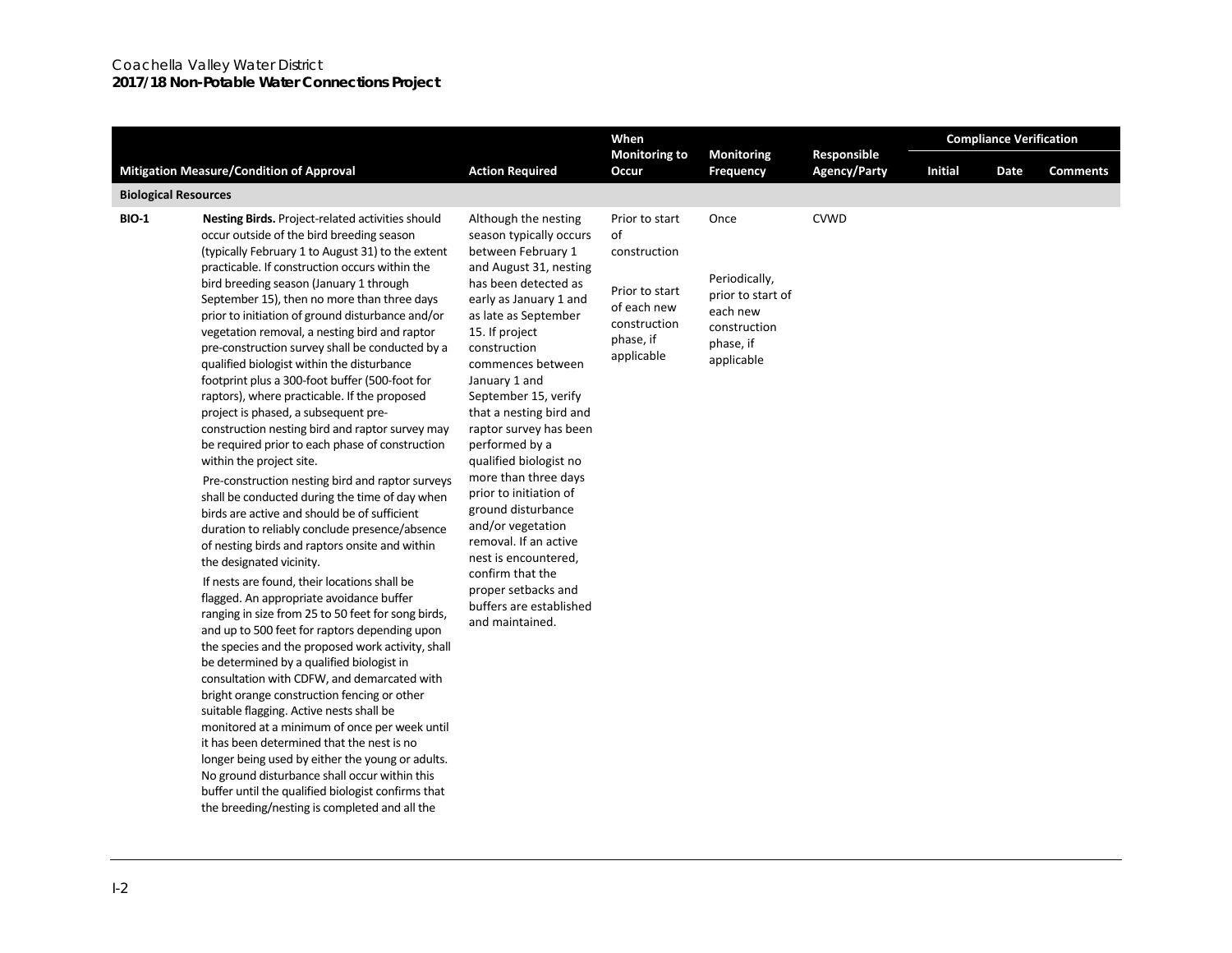|                                 |                                                                                                                                                                                                                                                                                                                                                                                                                                                                                                                                                                                                                                                                                                                                                                                                                                                                                     |                                                                                                                                                                                                                        | When                                                           |                                                                                    |                                          | <b>Compliance Verification</b> |      |                 |  |
|---------------------------------|-------------------------------------------------------------------------------------------------------------------------------------------------------------------------------------------------------------------------------------------------------------------------------------------------------------------------------------------------------------------------------------------------------------------------------------------------------------------------------------------------------------------------------------------------------------------------------------------------------------------------------------------------------------------------------------------------------------------------------------------------------------------------------------------------------------------------------------------------------------------------------------|------------------------------------------------------------------------------------------------------------------------------------------------------------------------------------------------------------------------|----------------------------------------------------------------|------------------------------------------------------------------------------------|------------------------------------------|--------------------------------|------|-----------------|--|
|                                 | <b>Mitigation Measure/Condition of Approval</b><br>young have fledged. If project activities must<br>occur within the buffer, they shall be conducted<br>at the discretion of the qualified biologist in<br>consultation with CDFW. If no nesting birds are<br>observed during pre-construction surveys, no<br>further actions would be necessary.                                                                                                                                                                                                                                                                                                                                                                                                                                                                                                                                  | <b>Action Required</b>                                                                                                                                                                                                 | <b>Monitoring to</b><br>Occur                                  | <b>Monitoring</b><br><b>Frequency</b>                                              | Responsible<br><b>Agency/Party</b>       | <b>Initial</b>                 | Date | <b>Comments</b> |  |
| Cultural Resources <sup>1</sup> |                                                                                                                                                                                                                                                                                                                                                                                                                                                                                                                                                                                                                                                                                                                                                                                                                                                                                     |                                                                                                                                                                                                                        |                                                                |                                                                                    |                                          |                                |      |                 |  |
| $CR-1$                          | Unanticipated Discovery of Cultural Resources.<br>If cultural resources are encountered during<br>ground-disturbing activities, work in the<br>immediate area shall be halted and an<br>archaeologist meeting the Secretary of the<br>Interior's Professional Qualification Standards<br>for archaeology (National Park Service 1983)<br>shall be contacted immediately to evaluate the<br>find. If necessary, the evaluation may require<br>preparation of a treatment plan and<br>archaeological testing for California Register of<br>Historical Resources eligibility. If the discovery<br>proves to be significant under CEQA and cannot<br>be avoided by the project, additional work such<br>as data recovery excavation and Native<br>American consultation and archaeological<br>monitoring may be warranted to mitigate any<br>significant impacts to cultural resources. | If cultural resources<br>are encountered<br>during ground-<br>disturbing activities,<br>immediately halt work<br>and contact a qualified<br>archaeologist to<br>evaluate the find.                                     | During<br>ground-<br>disturbing<br>construction<br>activities. | Continuously<br>throughout<br>ground-<br>disturbing<br>construction<br>activities. | <b>CVWD</b><br>Construction<br>Inspector |                                |      |                 |  |
|                                 | <b>Hazards and Hazardous Materials</b>                                                                                                                                                                                                                                                                                                                                                                                                                                                                                                                                                                                                                                                                                                                                                                                                                                              |                                                                                                                                                                                                                        |                                                                |                                                                                    |                                          |                                |      |                 |  |
| $HAZ-1$                         | Hazardous Materials Management and Spill<br><b>Control Plan.</b> Before construction begins, the<br>construction contractor shall submit to CVWD<br>for review and approval a Hazardous Materials<br>Management and Spill Control Plan (HMMSCP)<br>that includes a project-specific contingency plan<br>for hazardous materials and waste operations.<br>The HMMSCP shall establish policies and<br>procedures consistent with applicable codes and<br>regulations, including but not limited to the<br>California Building and Fire Codes, as well United                                                                                                                                                                                                                                                                                                                          | Review and approval<br>of a HMMSCP<br>submitted by the<br>construction<br>contractor and<br>verification that the<br>construction<br>contractor trained<br>construction staff, as<br>appropriate, on<br>implementation | Prior to start<br>of<br>construction                           | Once                                                                               | <b>CVWD</b>                              |                                |      |                 |  |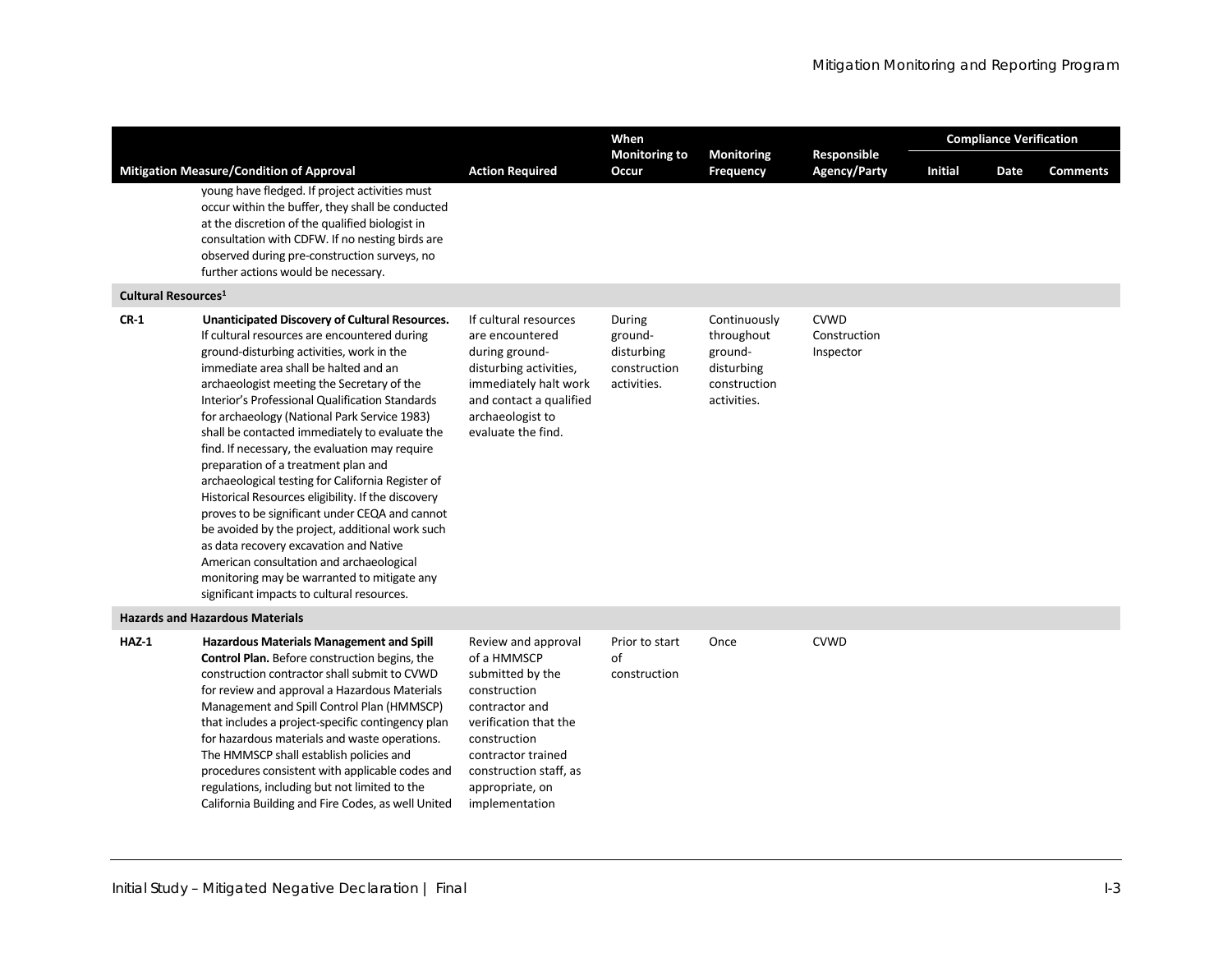## Coachella Valley Water District **2017/18 Non-Potable Water Connections Project**

|                                                 |                                                                                                                                                                                                                                                                                                                                                                                                                                            |                                                                                                                                                                                                                              | When                                 |                                |                                          | <b>Compliance Verification</b> |      |                 |  |
|-------------------------------------------------|--------------------------------------------------------------------------------------------------------------------------------------------------------------------------------------------------------------------------------------------------------------------------------------------------------------------------------------------------------------------------------------------------------------------------------------------|------------------------------------------------------------------------------------------------------------------------------------------------------------------------------------------------------------------------------|--------------------------------------|--------------------------------|------------------------------------------|--------------------------------|------|-----------------|--|
| <b>Mitigation Measure/Condition of Approval</b> |                                                                                                                                                                                                                                                                                                                                                                                                                                            | <b>Action Required</b>                                                                                                                                                                                                       | <b>Monitoring to</b><br>Occur        | <b>Monitoring</b><br>Frequency | Responsible<br><b>Agency/Party</b>       | <b>Initial</b>                 | Date | <b>Comments</b> |  |
|                                                 | States Department of Labor OSHA and California<br>OSHA regulations. The HMMSCP shall articulate<br>hazardous materials handling practices to<br>prevent the accidental spill or release of<br>hazardous materials.                                                                                                                                                                                                                         | procedures.                                                                                                                                                                                                                  |                                      |                                |                                          |                                |      |                 |  |
| <b>Transportation/Traffic</b>                   |                                                                                                                                                                                                                                                                                                                                                                                                                                            |                                                                                                                                                                                                                              |                                      |                                |                                          |                                |      |                 |  |
| <b>TRA-1</b>                                    | <b>Emergency Service Providers.</b> The Project<br>Manager shall notify emergency service<br>providers (fire and police departments within a<br>0.5 mile radius of the alignment) with<br>construction contact names, locations,<br>schedules, and traffic plans, if applicable, prior<br>to the start of construction.                                                                                                                    | Confirm that fire and<br>police departments<br>within 0.5 mile of the<br>project alignment have<br>been provided with<br>appropriate contact<br>information and traffic<br>plans.                                            | Prior to start<br>of<br>construction | Once                           | <b>CVWD</b>                              |                                |      |                 |  |
| TRA-2                                           | Traffic Control Plan. To mitigate temporary<br>traffic disruption and ensure public safety, the<br>construction contractor will prepare a traffic<br>control plan for construction areas located in or<br>near roadways whose traffic volumes exceed<br>Riverside County Levels of Service or the<br>affected city's criteria. The construction<br>contractors will provide the traffic control plans<br>to CVWD's Construction Inspector. | Verification that a<br>traffic control plan for<br>the construction areas<br>located in or near<br>roadways which<br>exceed Riverside<br>County Levels of<br>Service or the affected<br>City criteria have been<br>prepared. | Prior to start<br>of<br>construction | Once                           | <b>CVWD</b><br>Construction<br>Inspector |                                |      |                 |  |
| <b>TRA-3</b>                                    | High Volume Intersections. High volume<br>intersections (those in which traffic volumes<br>exceed city or county levels of service criteria)<br>will be avoided if possible and identified in the<br>Traffic Control Plan.                                                                                                                                                                                                                 | Verification that the<br>traffic control plan<br>includes measures to<br>avoid high-volume<br>intersections where<br>possible.                                                                                               | Prior to start<br>of<br>construction | Once                           | <b>CVWD</b>                              |                                |      |                 |  |
| TRA-4                                           | <b>Notification of Construction to Service</b><br><b>Providers and Educational Institutions.</b><br>Fourteen days prior to commencement of<br>project construction, construction notifications<br>will be sent to police departments, fire<br>departments, hospitals, and schools located<br>within a 0.5-mile radius of the project site so                                                                                               | Verification that<br>service providers and<br>educational<br>institutions located<br>within 0.5 mile of the<br>project site have been<br>notified of the planned                                                             | Prior to start<br>of<br>construction | Once                           | <b>CVWD</b>                              |                                |      |                 |  |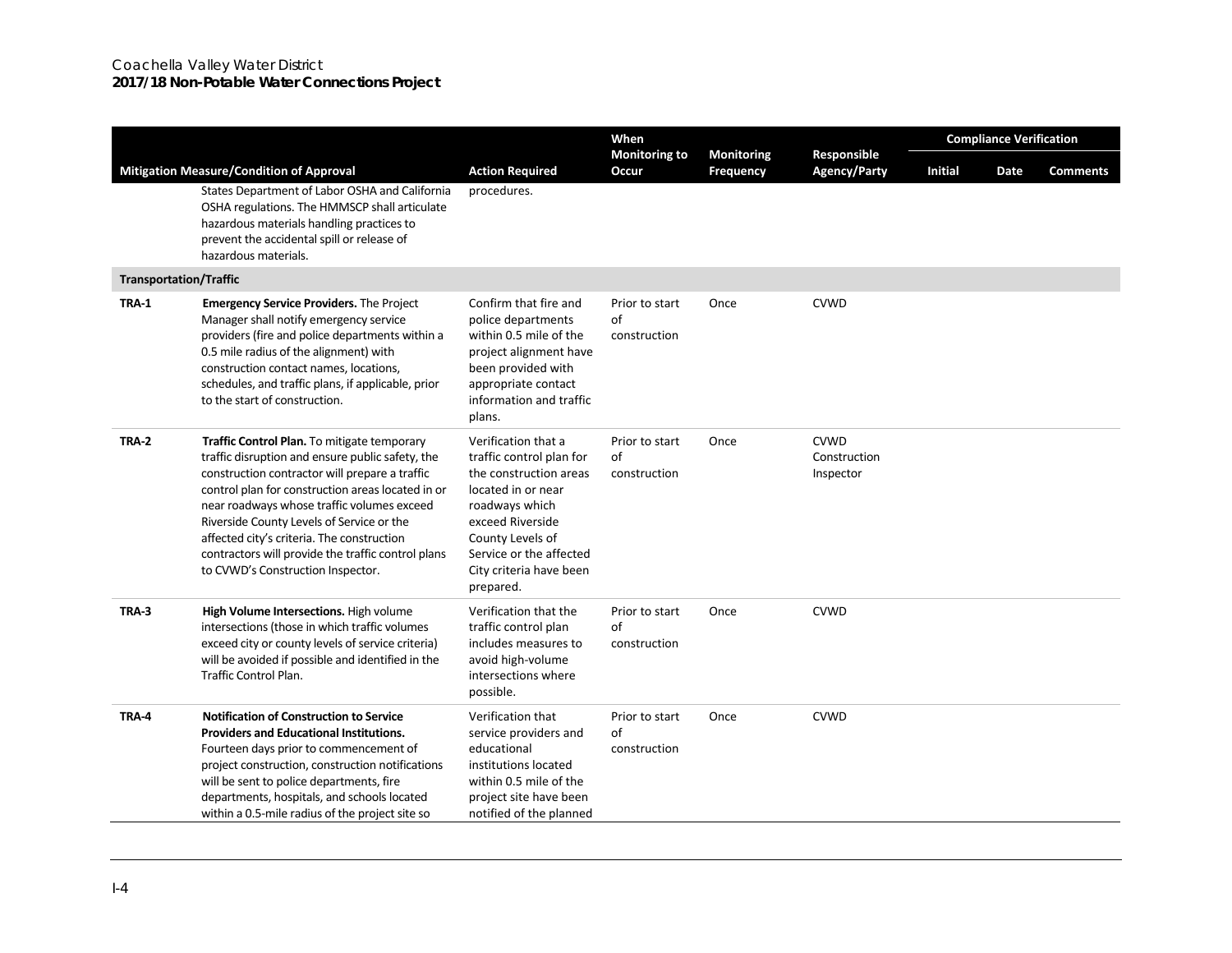|                                                                                           |                                                                            | When                          |                                |                                    | <b>Compliance Verification</b> |      |                 |  |
|-------------------------------------------------------------------------------------------|----------------------------------------------------------------------------|-------------------------------|--------------------------------|------------------------------------|--------------------------------|------|-----------------|--|
| <b>Mitigation Measure/Condition of Approval</b>                                           | <b>Action Required</b>                                                     | <b>Monitoring to</b><br>Occur | <b>Monitoring</b><br>Frequency | Responsible<br><b>Agency/Party</b> | <b>Initial</b>                 | Date | <b>Comments</b> |  |
| that detour routes for emergency responses can<br>be planned for the construction period. | construction so that<br>detour routes, if<br>necessary, can be<br>planned. |                               |                                |                                    |                                |      |                 |  |

1: CR‐1 is a recommended best management practice to further reduce the severity of an already less‐than‐significant impact.